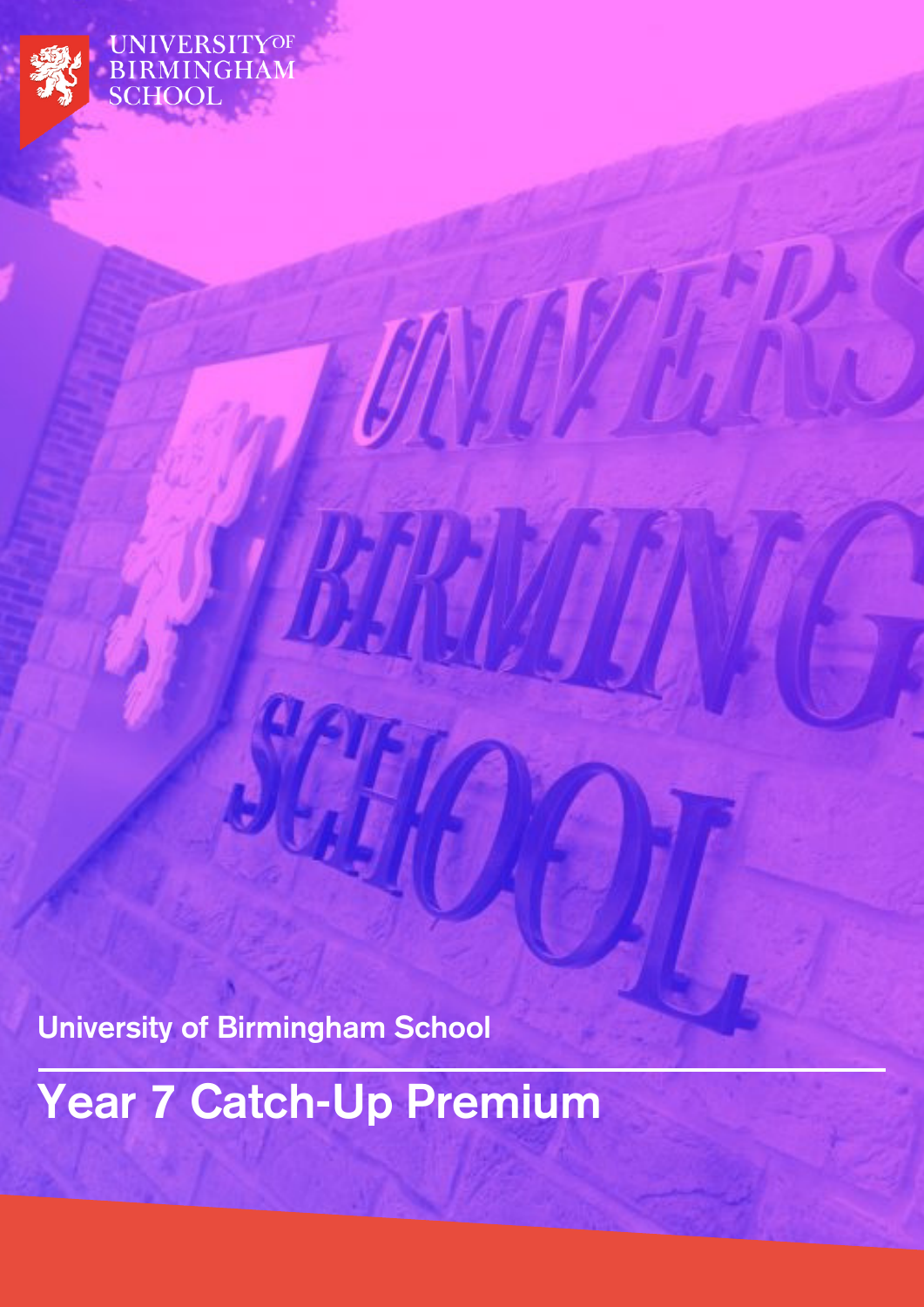# **Year 7 Catch-Up Premium at University of Birmingham School**

## **The Literacy and Numeracy Catch-up Premium**

University of Birmingham School receives additional funding from the government to support specific students. The literacy and numeracy catch-up premium gives additional funding to support year 7 pupils who did not achieve the expected standard in reading or maths at the end of Key Stage 2 (KS2).

In 2018/19, funding has been allocated to schools on the basis that they receive the same overall amount of Year 7 catch-up premium funding they received in 2017 to 2018, adjusted for any change in the number of Year 7 pupils at the school.

In 2017/18 we received £8,107 and in 2018/19, we anticipate receiving £8,107.

### **Identifying Pupils' Needs**

When pupils start at UoB School, we ensure that we know and understand the starting points for their academic progress. We receive data from their primary schools and then carry out a baseline test (GL assessments) to understand which pupils need additional support in literacy and numeracy. This allows us to clearly identify the academic barriers pupils are facing in these areas. We then use this funding to implement strategies designed to maximise the progress of these pupils.

### **Literacy and Numeracy Support at UoB School**

Where appropriate, following collation of initial data, pupils are then allocated to specific interventions to support them with English and / or Mathematics. Where significant support is required, pupils will be entered into a nurture group with additional teaching by a primary-school specialist, who will further support their transition from KS2 to KS3.

The School employs a specialist learning coach to work with pupils to improve literacy, and a specialist learning coach to work with pupils to improve numeracy. The school also employs a specialist trained primary school teacher for the literacy and numeracy nurture groups. It is these members of staff who carry out the interventions with identified pupils. Pupils benefit from intensive small group interventions where they are removed from lessons for catch-up support. They are never removed from English or Mathematics lessons.

### **Planned Expenditure for Catch-up Premium 2018/19**

| Pupils below national standard for reading*: | 22 |
|----------------------------------------------|----|
| Pupils below national standard for           | 20 |
| mathematics*:                                |    |
| Pupils below national standard for both*:    |    |
|                                              |    |

\*'Expected standard' equates to a score of ≥100 in KS2 assessments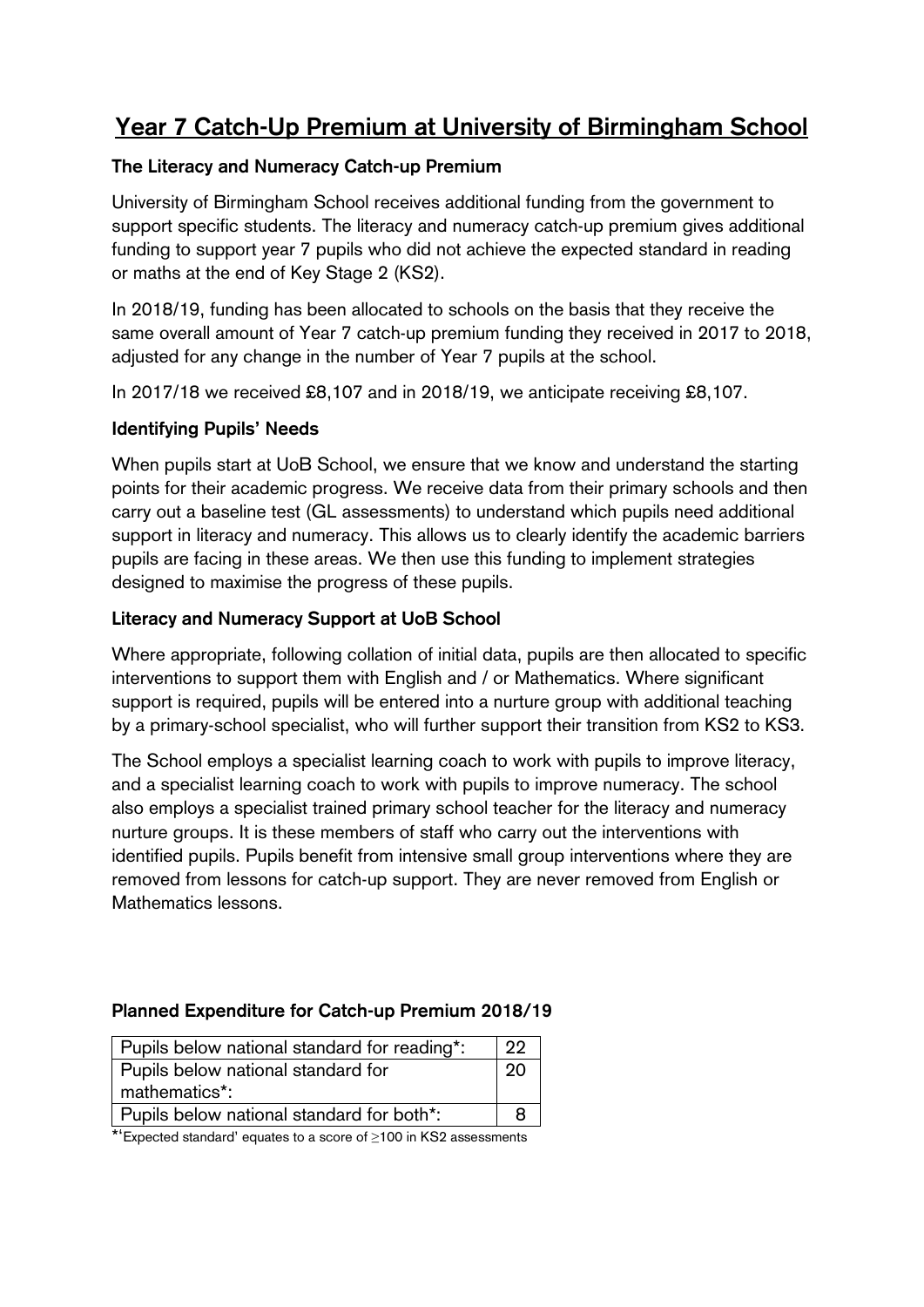| <b>Provision</b>       | Intended impact                        | Cost   |
|------------------------|----------------------------------------|--------|
| Purchase of Lexonik    | The Lexonik programme will be          | £8,400 |
| software package       | delivered to those pupils who need     |        |
| and training for staff | additional support in literacy via the |        |
|                        | SENCO and English subject team.        |        |
|                        | They will be supported by the literacy |        |
|                        | learning coach. The aim is to improve  |        |
|                        | reading ages through intensive six-    |        |
|                        | week programmes.                       |        |

## **Expenditure and Impact of Catch-up Premium 2017/18**

Small group and 1:1 interventions ran each morning in the 'Transition Form' – a group comprising a core of students with other students joining during the week for their specific interventions. Three core strands – Literacy, Numeracy, Social skills – are delivered each morning by the coaching team leads.

Interventions were bespoke to each student and each had individualised targets. The impact of the interventions were monitored by the team on their Impact Logs.

| <b>Provision</b>                                                         | Intended impact                                                                                                                                                               | Cost                                         |
|--------------------------------------------------------------------------|-------------------------------------------------------------------------------------------------------------------------------------------------------------------------------|----------------------------------------------|
| Small group intensive<br>interventions via<br>numeracy learning<br>coach | Personalised needs addressed and<br>targeted.<br>Improved Year 7 numeracy<br>progress for students who did not<br>achieve national standards of<br>mathematics at KS2         | £4,000 (5 hours of<br>intervention per week) |
| Small group intensive<br>interventions via<br>literacy learning coach    | Personalised needs addressed and<br>targeted.<br>Improved Year 7 literacy progress<br>for students who did not achieve<br>national standards of reading at<br>KS <sub>2</sub> | £4,000 (5 hours of<br>intervention per week) |

### **Impact**

At the end of the 2017/18 pupils were assessed using STAR assessments, which standardise against a national sample to ensure validity, and their scores converted into a standardised score scale as used for KS2 assessments\*. The results are shown below:

#### **September 2017**

| Pupils below national standard* for reading: | 33 |
|----------------------------------------------|----|
| Pupils below national standard* for          | 22 |
| mathematics:                                 |    |
| Pupils below national standard* for both:    | 15 |